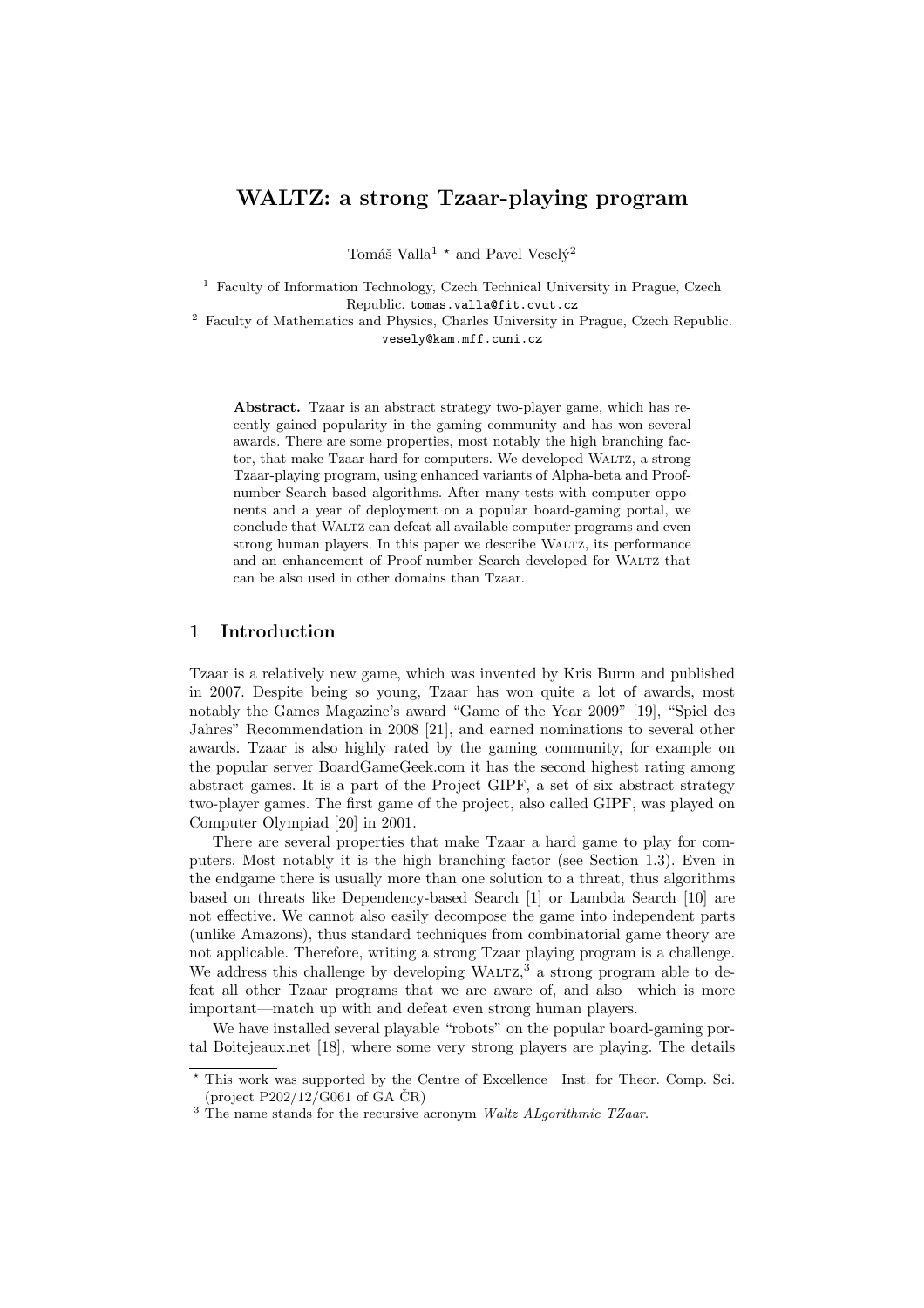about Waltz performance against both computer and human opponents can be found in Section 4.

The algorithms employed in Waltz are based on Alpha-beta pruning and Proof-number Search (PNS), together with many enhancements, see Section 2 for more details. We chose and tuned these algorithms and their enhancements after numerous statistical experiments and play-outs with other Tzaar playing programs, humans, and different versions of Waltz.

We also developed an enhancement of PNS for Waltz called Heuristic Weak PNS. See Section 2.2 for its description.

This paper was preceded by the thesis of Vesel $\circ$  [13], which, although slightly outdated, contains a lot of details that are omitted here. Waltz, the thesis, and other information can be downloaded from our website [11].

#### 1.1 Tzaar Rules

Tzaar is a modern abstract strategy two-player game with full information, bearing a distant similarity to Checkers in some sense.

The board for Tzaar is hexagonal and consists of 30 lines that makes 60 intersections. There is a missing intersection in the center of the board. In the starting position there are 30 white and 30 black pieces, one at each intersection. Each color has pieces of three types: 6 are Tzaars, 9 are Tzarras and 15 are Totts. See Fig. 1 for illustration.

The initial placement could be random or players can use a fixed starting position which is defined in the official rules [2].

Pieces can form *stacks*, that means, towers of pieces of the same color. In the beginning, all stacks on the board have height one. A stack is one entity, thus it cannot be divided into two stacks. The type of a stack is the type of its top piece.

White player and black player take turns, white has the first turn. Each player's turn consists of two moves. There is an exception in the very first turn of white player, as his turn consists only of the first move.

The first move of each turn must be a capture. The player on turn moves one of his stacks along a line to an intersection with an opponent's stack. A stack cannot jump over other stacks or over the center of the board. Only a jump over and arbitrary number of empty intersections is allowed. No stack may end the jump on an empty intersection. A captured stack must have height at most the height of the capturing stack. Captured pieces leave the board.

The second move of a turn can be another capture move, or a stacking move, or a pass move. Passing means that the player on turn does not move with any stack. During the stacking move the player jumps with his stack on some other stack of his color. The height of the resulting stack is the sum of both stacks heights. The type of the resulting stack is determined by the piece on the top.

A player loses when the last stack of one of the three types is captured, or if he cannot capture in the first move of his turn. A draw is not possible.

#### 1.2 Strategies

In this section we discuss some common heuristic strategies how to play Tzaar. These observations are based on authors' experiences from numerous play-outs with both human and computer opponents. We use these strategies to construct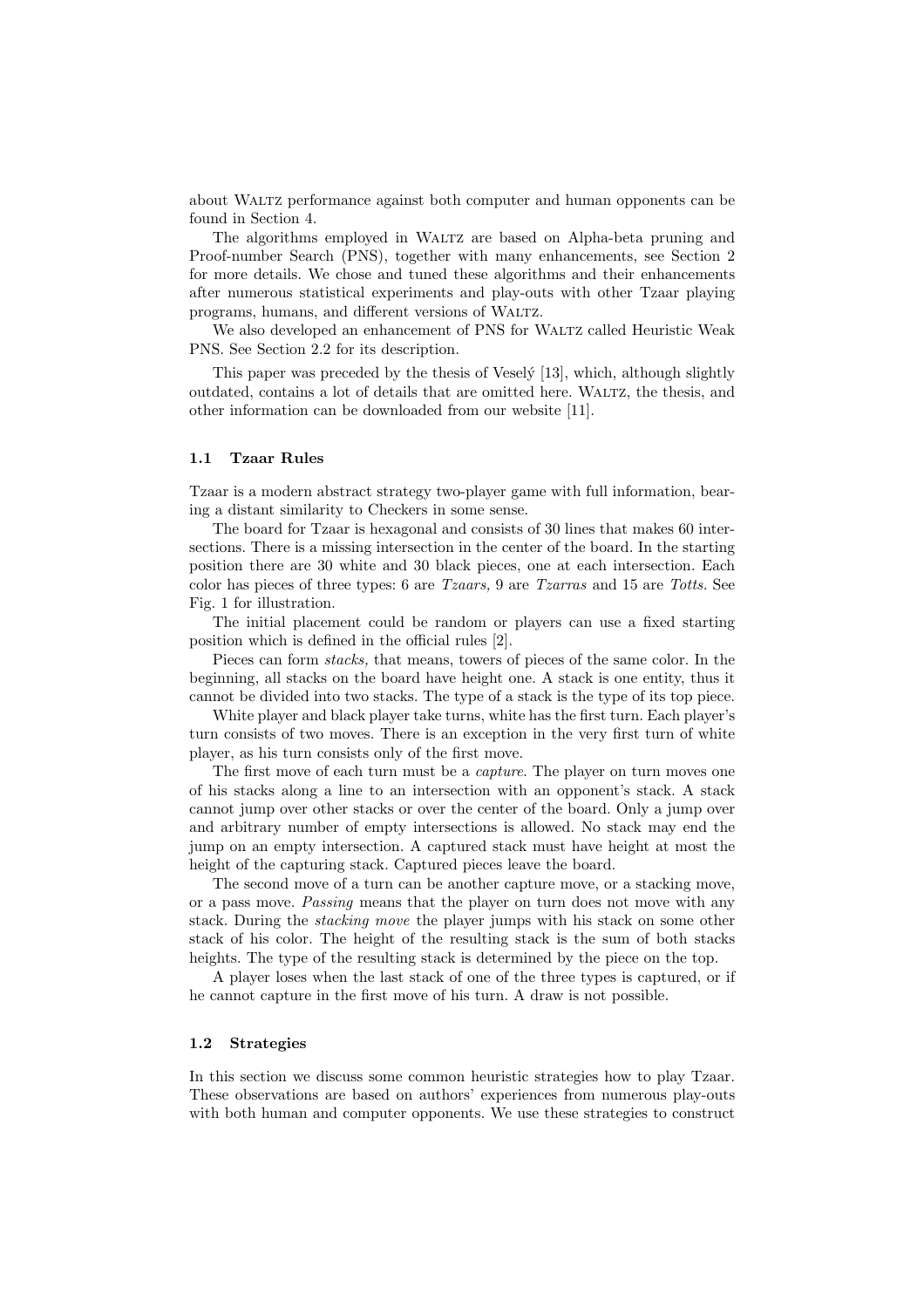

Fig. 1: The Tzaar board with a sample position and piece types on the left. The possible moves of the black Tzaar stack in the second move of a turn are marked by arrows, the dashed arrows represent stacking moves and the numbers denote the stack heights greater than one.

the evaluation function of Waltz, see Section 2.1. However, as these strategies are based on heuristic arguments, there are of course positions where they do not yield good results.

The first move is always a capture move, but it often depends which type of piece is captured. A good move usually consists of capturing piece type  $t$  such that the opponent does not have a high stack of type  $t$ , and as a secondary condition such type t that there are not many stacks of type t. In a typical game the player starts by creating a stack of Tzaar, it is thus convenient to capture Tzarras.

In the second move of a turn a player has three possibilities:

- $-$  Capturing again (so called *double-capture move*). This is appropriate if the opponent is running out of pieces of a certain type (he should not have a high stack of that type), or if a high stack can be captured. Height of the double captured stack should be greater than two, because by capturing stacks of size two, a player may lose capturing possibilities. Moreover, double capturing two pieces with height one usually leads to a loss because of no capturing possibilities.
- $-$  *Stacking* is often the most reasonable move, because it makes one of the stacks more powerful and more safe against opponent's stacks. The other reason is that the opponent loses capturing possibilities, thus it is more likely that he will run out of captures and lose in the endgame.
- $-$  Passing occurs rarely during the game. It is worth playing only in the endgame when stacking and capturing are not possible or would result in a loss. See Figure 2 for an example of such position.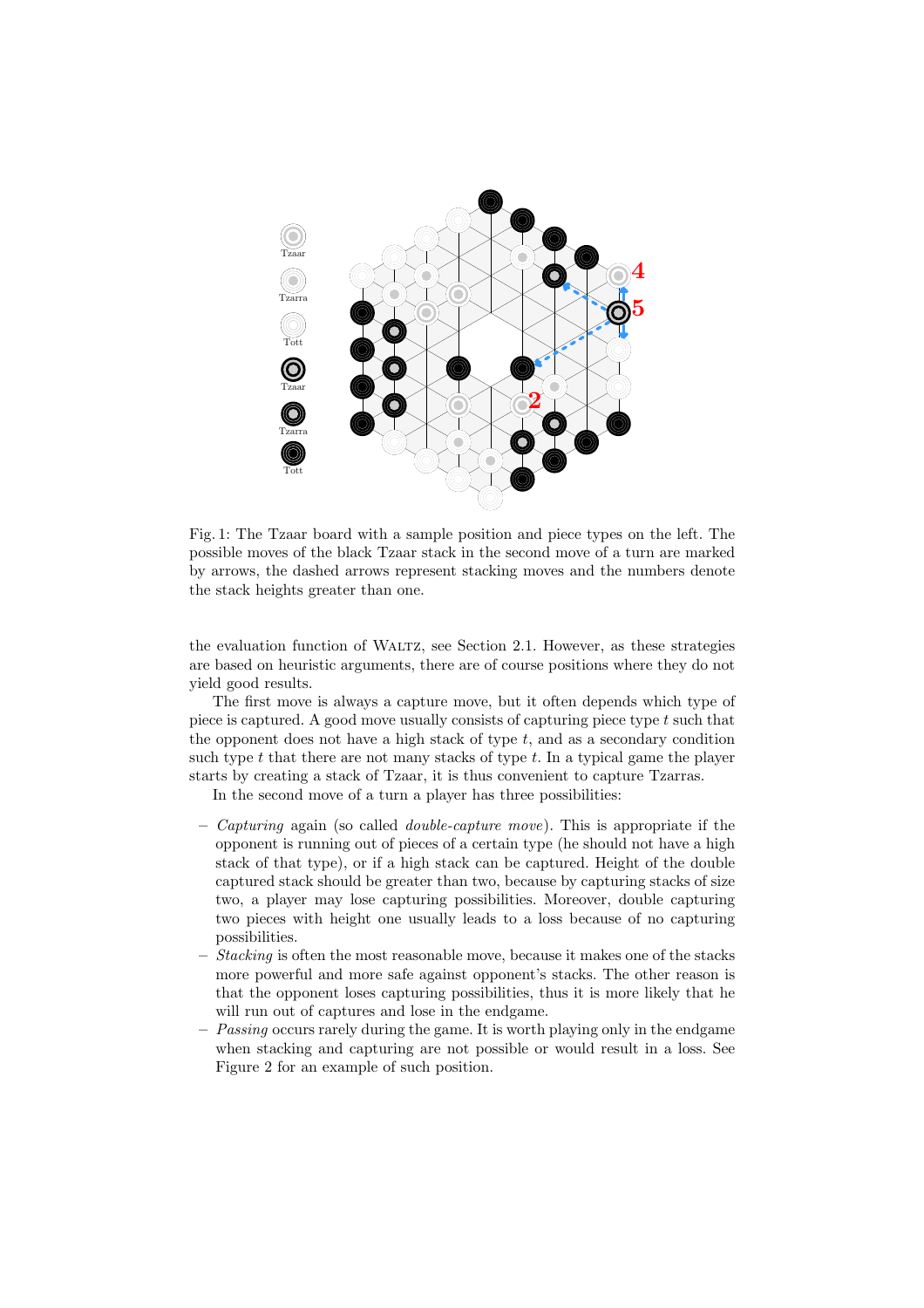

Fig. 2: In this position, black player is on turn. After the last black Tzaar stack captures the white Tzaar piece in the right corner, the only move not leading to a loss for black is the pass move.

There are generally two stacking strategies:

- 1. Creating one high stack which is powerful and can capture all opponent's stacks, or which forces the opponent to raise his highest stack.
- 2. Creating more lower stacks, usually of height two, although it is safer when some of them have height at least three.

It is not known to us which strategy is better. Using the first strategy the player can quite easily threaten or even capture small opponent's stacks, but using the second strategy it is sometimes impossible for the opponent to create a new stack (it would be captured immediately) and the opponent can lose because of it. The second strategy is more reasonable during the endgame, since it decreases the opponent's capturing possibilities. Also, having a stack much higher than all other opponent's stacks is worse than having more lower stacks.

These strategy observations were mostly about material; now we give some positional strategy tips:

- Keeping high stacks inside the board, not on the border. Stacks inside are able to move to any direction and thus they threaten large part of the board. Moreover, during the middle game a stack placed inside the board can nearly always escape from a threat. The worst positions are the six corners of the board.
- Limiting moving possibilities of an opponent's high stack, i.e., moving pieces away from lines containing an opponent's high stack.
- Isolating a small stack (preferably of size one) such that there are no other pieces on the same lines as the isolated stack. The reason is that the player cannot run out of the type of an isolated piece, thus the type is safe.
- Isolating own high stack is not good, because the stack cannot be used for capturing opponent's stacks.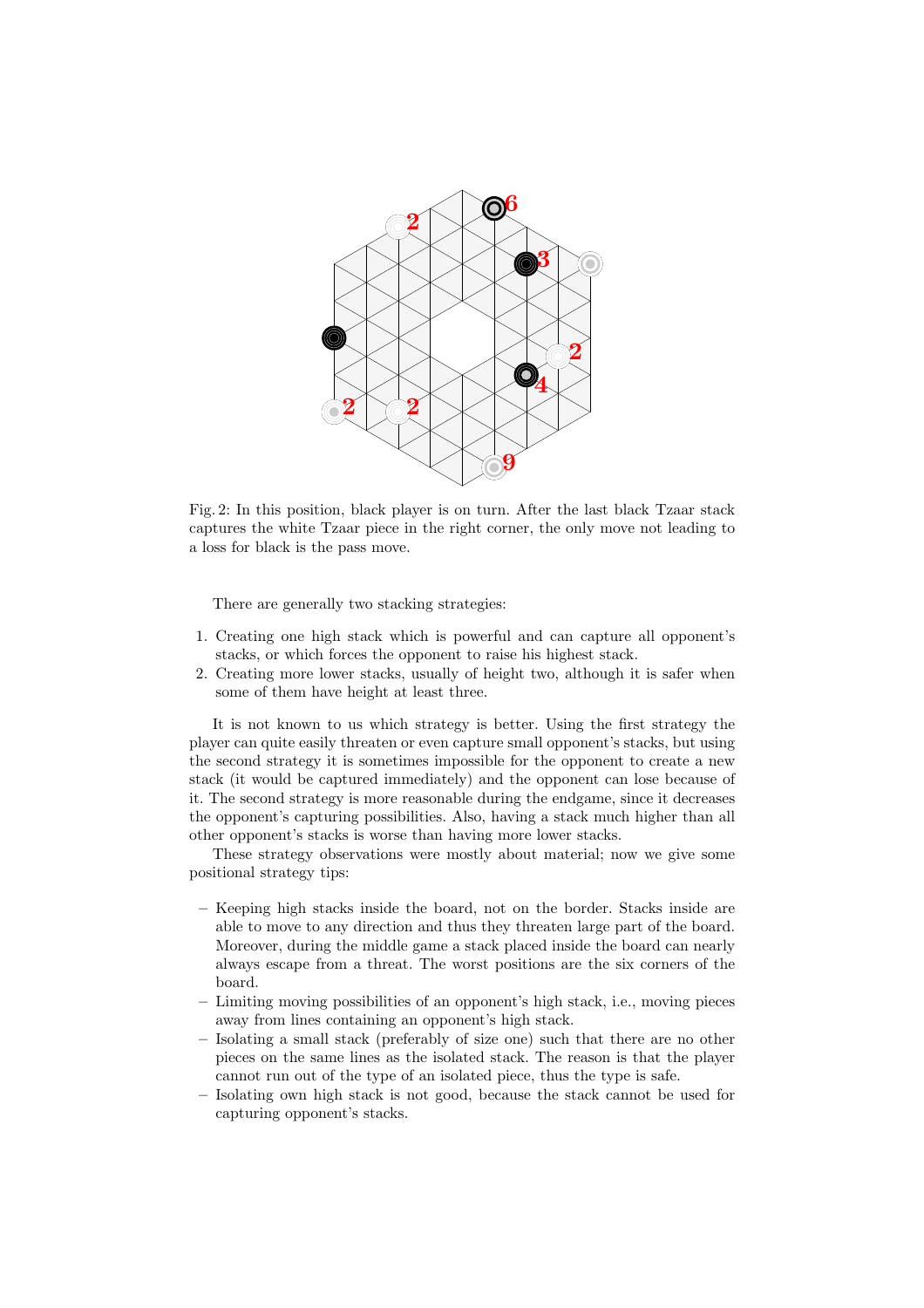– Limiting opponent's capturing possibilities and also preparing own capturing possibilities during the endgame.

The black player has a small advantage, because he is stacking first. Hence he can often threaten white player by attacking white stacks and white player should create his first stack as far from black player's stack as possible.

#### 1.3 Game Properties

We estimate the maximum height of a stack. Observe that before a stacking move that created a stack of height h, the opponent must have captured at least  $h-1$ pieces. There should be two pieces of another types present and there are 30 pieces of each color, the maximum number of captures is 13 as at least two other pieces must be present, so the maximum stack height is 14.

The state space complexity is the number of game positions reachable from any starting position. There are  $\binom{60}{v}$  different choices of fields for stacks, where v is the number of free fields. Let  $k$  be the sum of heights of all white stacks on the board, i.e. the number of white pieces, and analogously  $\ell$  for the black color. Both numbers are bounded from above by the number of necessary captures before exactly v free fields appeared on the board. Thus  $k, \ell \leq 30 - \lfloor \frac{1}{4}v \rfloor$  (at least one fourth of moves must capture a white stack).

Let there be s white stacks, so the number of black stacks is  $60 - v - s$ . We know that  $s \leq \min(k, 58 - v)$ , since there are k white pieces and there must be two black stacks on  $60 - v$  occupied fields on the board. The number of different stack heights for s stacks with k white pieces is  $\binom{k-1}{s-1}$ ; the number of different choices of fields for white stacks is  $\binom{60-v}{s}$  and 3<sup>s</sup> is the number of different types of white stacks. Similar formulas holds for black player. This gives us the upper bound on the number of possible states:

$$
\sum_{v=1}^{55} {60 \choose v} \sum_{k=2}^{30 - \lfloor \frac{1}{4}v \rfloor} \sum_{s=2}^{\min(k, 58 - v)} {60 - v \choose s} {k - 1 \choose s - 1} 3^s \cdot \sum_{\ell=60 - v - s}^{30 - \lfloor \frac{1}{4}v \rfloor} {60 - v \choose 59 - v - s} 3^{60 - s - v}
$$
  

$$
\doteq 9.17 \cdot 10^{57}
$$

Let us now take symmetries into account. The position can have 6 equivalent rotations. The position may also have 6 isomorphic mirrors by 6 axes (between opposite corners of the board and between centers of opposite sides). Mirroring twice by any two axes results in a rotated position, thus there are 12 isomorphic positions. We use Burnside's Lemma (the orbit-counting theorem) to count the number of distinct positions.

For each symmetry we estimate the number of fixed points, i.e., positions that are the same after applying a symmetry. The identity has clearly  $9.17 \cdot 10^{57}$ fixed points. Rotation symmetries (except identity) have at most  $(14 \cdot 6 + 1)^{10} \doteq$  $1.97 \cdot 10^{19}$  fixed points, since the maximal height is 14, Tzaar has six types of pieces and the six triangles with 10 fields that lie between the side of the board and the side of the empty part in the middle must be the same. Mirroring by axes has at most  $4.83 \cdot 10^{28}$  fixed points which we obtain using similar formula as for the state space complexity. From Burnside's Lemma we get the upper bound on the number of distinct positions reachable from any starting position: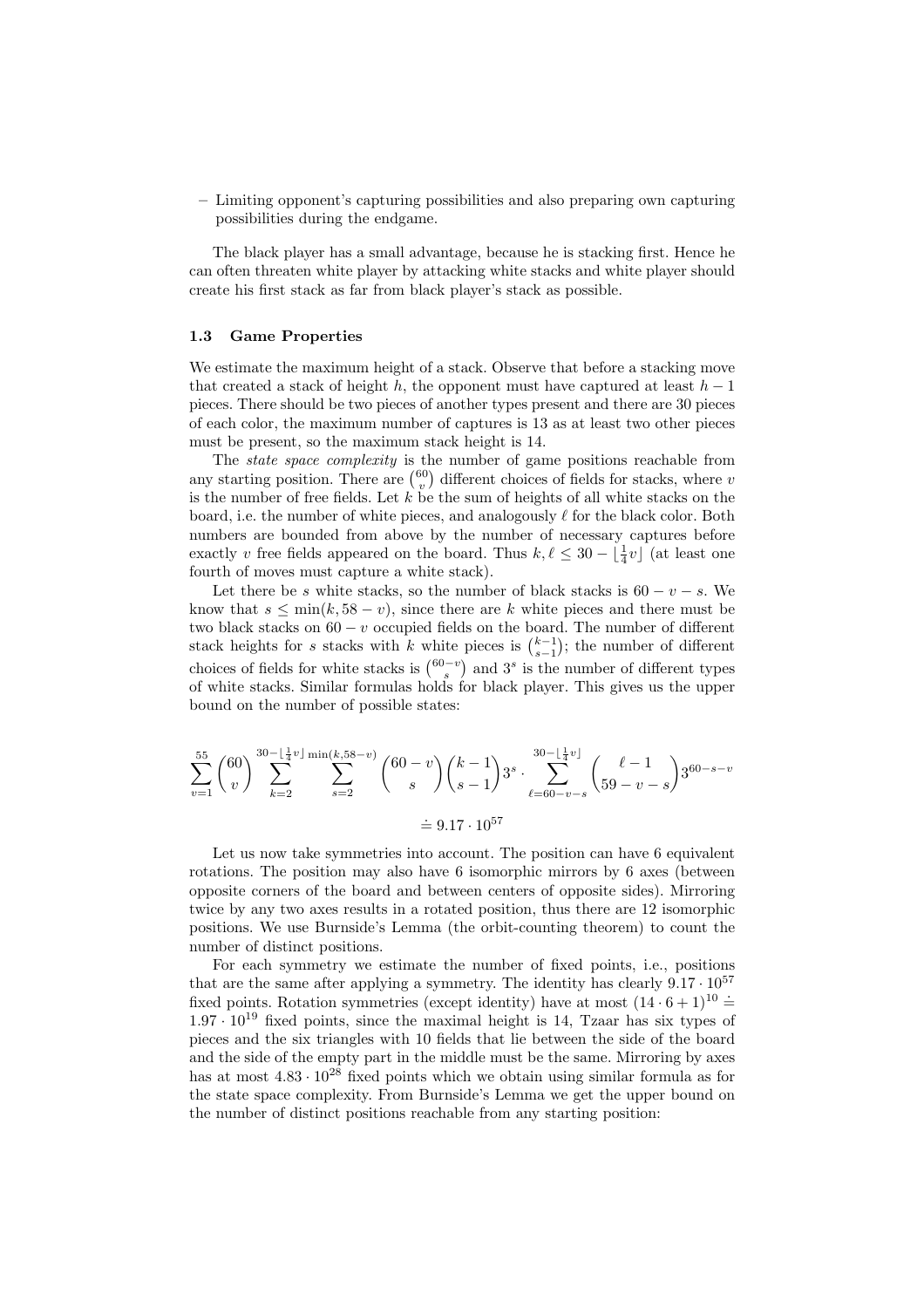$(9.17 \cdot 10^{57} + 5 \cdot 1.97 \cdot 10^{19} + 6 \cdot 4.83 \cdot 10^{28})/12 = 7.64 \cdot 10^{56}$ 

This is an upper bound on the number of positions that can be reached from all starting positions altogether, but some positions can be obtained from more than one initial position.

The number of different starting positions is  $60!/(15! \cdot 9! \cdot 6!)^2 = 7.13 \cdot 10^{40}$ . Using Burnside's Lemma to deal with symmetries we get  $5.94 \cdot 10^{39}$  different starting positions. The number of fixed points is zero for rotation symmetries, since the number of black Totts is not divisible by six. For mirroring symmetries the number of fixed points is at most  $30!/(8! \cdot 5! \cdot 3!)^2 = 3.15 \cdot 10^{17}$ .

Let us now estimate the number of endgame positions. We count the number of positions with six stacks of different types or colors—if there are two pieces of the same color and type, the position is won by one of the players. We observe that the number of positions with more than six stacks is higher. The number of positions with exactly six stacks is the number of different choices of six fields on the board multiplied by the number of permutations of six stacks and the number of different stack sizes for each piece type and for each player. The maximum sum of stack sizes for a player is 16, because there should be a capture before each stacking. Therefore, the number of endgame positions is

$$
\binom{60}{6} \cdot 6! \cdot \left(\sum_{i=3}^{16} \binom{i-1}{2}\right)^2 \doteq 1.13 \cdot 10^{16},
$$

where i denotes the sum of stack heights for one player.

After taking symmetries into account, we get  $9.42 \cdot 10^{14}$  different positions with six different stacks. Note that the number of fixed points is zero for rotations symmetries and for mirroring by axes between opposite sides. For mirroring between opposite corners it is at most

$$
6! \cdot \left( \sum_{i=3}^{16} {i-1 \choose 2} \right)^2 \doteq 2.26 \cdot 10^8
$$

For a lower bound on the state space complexity we can use the number of distinct starting positions which is  $5.94 \cdot 10^{39}$ . We thus believe that the real state space complexity lies roughly between  $10^{45}$  and  $10^{55}\,$ 

The branching factor depends on the starting position. The fixed starting position has the maximum branching factor around 5 500, but there are starting positions with the branching factor up to 10 000. We count positions reachable by two possible ways only once, otherwise the branching factor can be 14 000. During the game, the branching factor is decreasing as the pieces are captured or stacked. Table 1 provides a summary of the minimum, maximum and average branching factor according to the number of stacks on the board, computed statistically from real play-outs.

The *game tree complexity* is usually estimated by multiplying the average branching factor for each turn. For Tzaar we get approximately  $10^{79}$ .

We conclude that Tzaar has much larger state space complexity than GIPF that has roughly  $10^{25}$  different positions [14] and probably slightly larger than Chess that has  $10^{46}$  positions [3]. The game is also harder for computers because of huge number of possible starting positions and more importantly the branching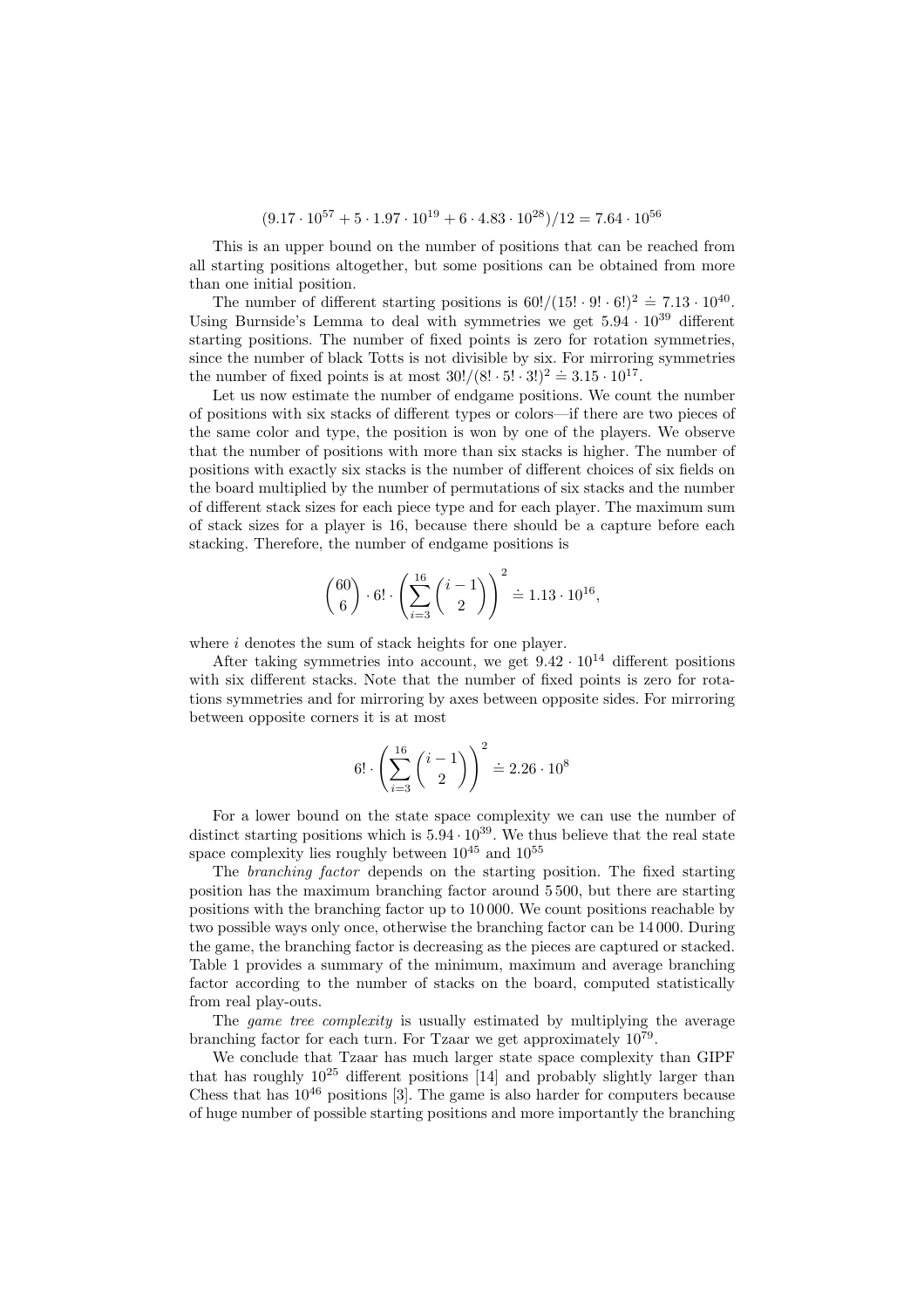| <b>Stacks</b> | 59 <sub>1</sub> | 55 | 491                                           | 431 | 371 | 31 L                        | 25 19 13 9 7 6 |     |  |     |
|---------------|-----------------|----|-----------------------------------------------|-----|-----|-----------------------------|----------------|-----|--|-----|
| Positions     | 4701            |    | 464 456 460                                   |     |     | 446 427 399 338 170 61 15 7 |                |     |  |     |
| Min           |                 |    | 4961 3962 2732 1732  906  403  139  35        |     |     |                             |                |     |  |     |
| Max           |                 |    | 9933 7651 6007 4235 2986 2078 1073 476 114 21 |     |     |                             |                |     |  | 4 2 |
| Avg           |                 |    | 7497 5965 4463 2971 1978 1117  562 203        |     |     |                             |                | -37 |  |     |

Table 1: Minimum, maximum and average branching factor according to the number of stacks on the board. The table contains also the number of positions from which the values were obtained. We sampled positions from real games at BAJ [18] and these positions can be downloaded from [11].

factor which is more than 1000 for most of the game. In contrast, GIPF or Chess have average branching factor from 30 to 40. On the other hand, Tzaar games are quite short, typically up to 28 turns of a player, thus the game tree of Chess or GIPF is larger (about  $10^{123}$  for Chess and  $10^{132}$  for GIPF [14]).

# 2 Algorithms for Tzaar

We now discuss algorithms we have implemented in Waltz. We also describe domain dependent heuristics. Since the game tree properties differ in the middle game and in the endgame, we discuss these parts of the game separately.

Due to the high number of possible starting positions the Opening database technique is not applicable. Similarly, one cannot use the endgame database as even the number of positions with only six different stacks is  $9.42 \cdot 10^{14}$  as we counted in Section 1.3. We thus believe that data-base methods are not applicable in Tzaar.

We cannot also easily decompose the game into independent parts, since stacks can jump from one part of the board to another by few moves. Hence standard techniques from combinatorial game theory are not applicable.

Opening has the highest branching factor, but otherwise it is not very different from the middle game. Before the endgame, the attacking player usually cannot capture defender's high stack or even win in a few moves by a threat sequence. Defender can escape with his stack from most threats easily and there are often more different ways to do it. We thus conclude that algorithms based on threats would be ineffective during the opening and middle game, therefore Proof-number Search (PNS) is used only during the endgame.

The most frequently used algorithm in Waltz is Minimax with the Alpha-beta pruning and several enhancements, namely:

- Transposition Table (TT): Used for storing moves from the previous shallower search (the Principal Variation Move, PV) and also because some positions can be reached by a few different move sequences.
- Iterative Deepening (ID): Implemented because of time estimation (how deep may the engine search), and because of PV.
- domain specific Move Ordering (MO): Done by heuristically assigning values to moves and sorting moves according to these values. In most cases, stacking is preferred to capturing.
- History Heuristic (HH): Only for the first move of a turn.
- NegaScout (NS): To quickly find cutoff nodes.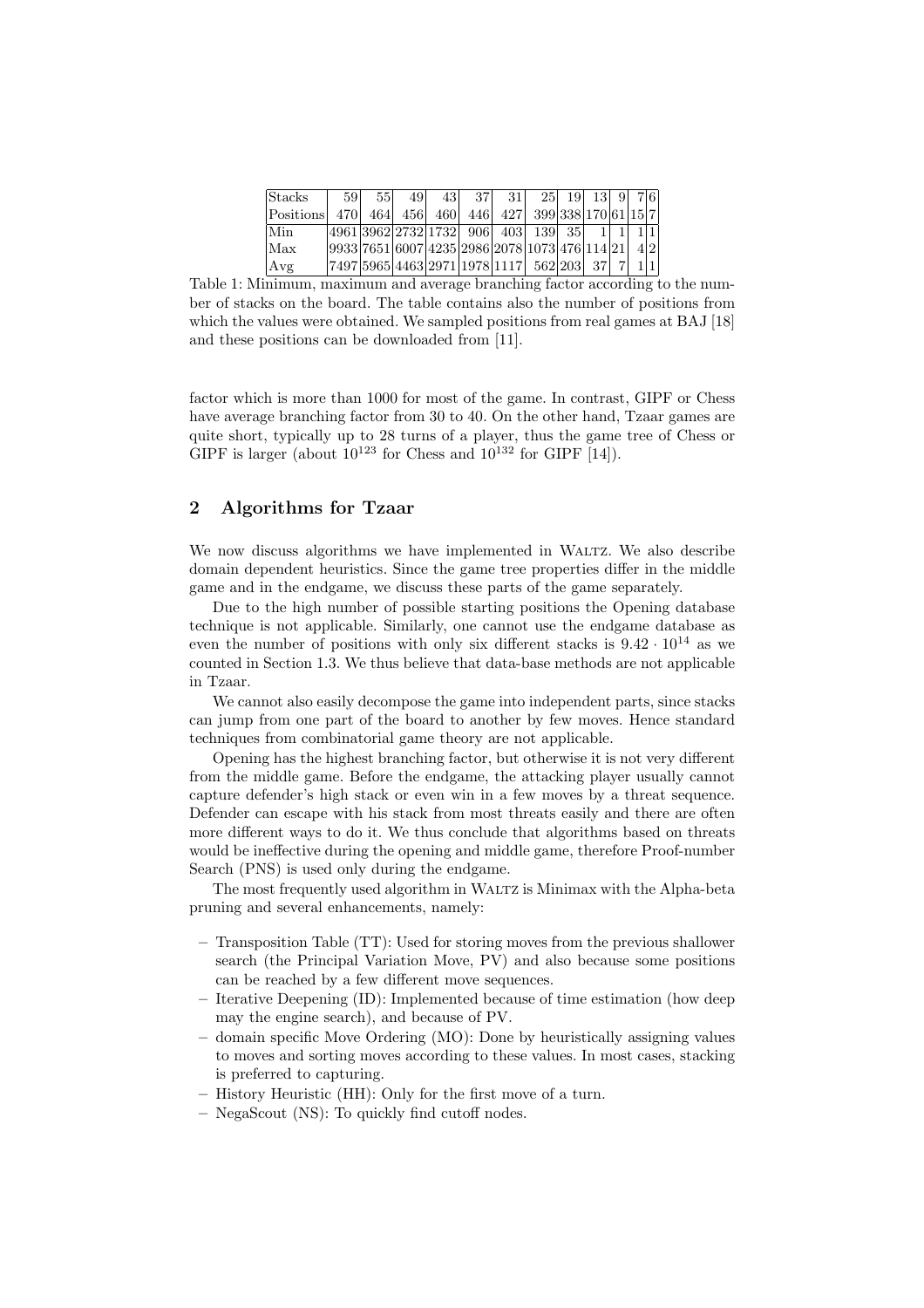- Randomized Alpha-beta: for the first two moves, Waltz chooses uniformly randomly among moves with a value at least  $bestValue - margin$  for a given constant margin. These moves are found using a slightly modified Alpha-beta search. See [13] for more details.
- Playing in lost positions: when Waltz finds out that it is in a lost position, it uses the best move in the last iteration of the Iterative Deepening where Alpha-beta has not found out that the position is lost. Thus Waltz plays a move that leads to a loss after the maximal possible number of moves.

In the endgame the branching factor is not so high and threat sequences occur more frequently. There are also fewer solutions to threats, thus threats limit the branching factor and Proof-number Search (PNS) can sometimes be more effective than Alpha-beta search. However, PNS as proposed by Allis [1] consumes a considerable amount of memory. Therefore, we use the Depth-first Proof-number Search (DFPN) [6] with the following enhancements:

- Move Ordering: The same as in Alpha-beta.
- Evaluation Function Based PNS (EFB PNS) [15]: Heuristic initialization of leaves using the evaluation function.
- $-1+\varepsilon$  Trick [7]: To avoid frequent jumping of the search across the tree.
- Weak PNS (WPNS) [4] and Dynamic Widening (DW) [17]: To suppress overestimation of proof and disproof numbers.
- Heuristic Weak PNS (HW PNS): A new enhancement, see Section 2.2.
- Time estimation: How many nodes can DFPN visit within a given time—at first a certain number of nodes is visited and then the number of nodes to visit is estimated.

We note that there are some other algorithms for solving endgame positions. For the Lambda Search [10] we were not able to determine quickly the order of a threat. Since there is usually more than one way to evade a threat, we may conclude that the Dependency-based Search [1] is not suitable for Tzaar.

See Section 3 for an evaluation of how each enhancement improves the search. The detailed description of the algorithms and their enhancements can be found e.g. in [13].

#### 2.1 Evaluation Function

The evaluation of a position in Tzaar is used both by the Alpha-beta search and DFPN. We created the evaluation function according to strategy observations given in Section 1.2. We tuned up its constants by playing with Waltz and by numerous play-outs between different versions of the evaluation function.

In positions with a positive value, white player has an advantage ( $\infty$  is a win), and vice versa for black player. We basically use this formula:

 $eval(position) = material(position, White) + positional(position, White)$ − material(position, Black) − positional(position, Black)

The material value for a player is the sum of values of player's stacks:

material(*position*, *player*) = 
$$
\sum_{\substack{s \text{ is a stack} \\ \text{of player}}} \text{heightValue}(s) \cdot \text{countValue}(s)
$$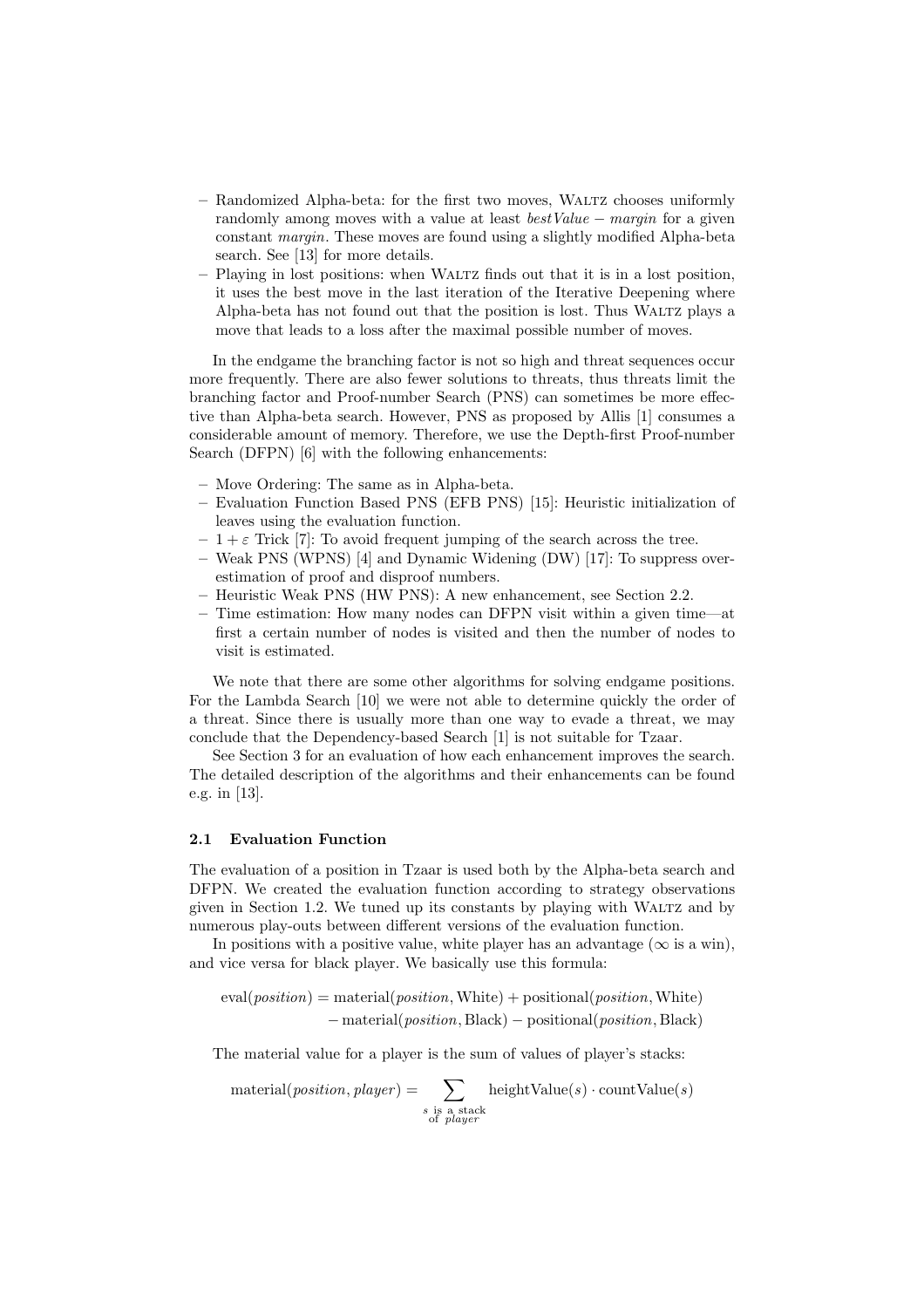The function heightValue grows rapidly up to 150 for heights less than 4, then stays nearly the same and decreases for stacks higher than 8. The reason is that instead of building very high stacks a player can build more lower stacks, which is usually better. The function countValue is inversely proportional to the count of stacks with the same piece type as the stack s. It is 100 for the count 1, then it decreases rapidly and it is less than 20 for counts higher than 5.

The material value is more important in the first half of the game. The material value together with some positional information is counted incrementally (when a move is executed or reverted), other positional features are counted statically for each leaf node that is not won by a player.

For the positional value the Zone of Control (ZOC) is maintained. It determines how many stacks of a certain type can be captured in one move, no matter who is on turn. It is used also for determining whether a player on turn has lost because of no possible captures.

The positional value for a player is roughly the sum of these bonuses:

- 20 000 000 for an immediate threat: The player is on turn and he can capture all stacks of an opponent's piece type (the player can win).
- 1 000 for a threat, when the player is not on turn.
- $-1000-200000$  if the opponent has few possible captures.
- Value of ZOC:  $\sum$  opponent's stacksInZOC(t) · (1 count(t)/ initialCount(t)) piece type  $t$
- $-25000$  for each player's piece type that is "secure"—the player has a stack higher than all stacks of his opponent—and 100 000 if all types are secure.
- 50 000 for stacks with height at least 2 of all types.
- 50 000 if an opponent's valuable stack can be captured.
- 1 000–100 000 for an opponent's high stack that cannot move.
- 10–25 for high stacks not on the margin of the board and −30 for a stack in the corner.

#### 2.2 Heuristic Weak PNS

As positions often occur more than once in a game, the state space is described by a directed acyclic graph instead of a tree. Then DFPN suffers from the doublecounting problem, when the proof number of a position contains the proof number of another position more than once.

This problem can be addressed by modifying the summation of disproof numbers in OR nodes and proof numbers in AND nodes. Weak PNS [4] proposes taking the maximum disproof number and adding the number of children minus one. Another solution to this problem is described by Kishimoto [5].

We propose a new enhancement based on Weak PNS and the evaluation function. We modify counting disproof numbers in OR nodes (and analogously in AND nodes) in a way similar to Evaluation Function Based PNS. The idea of using the evaluation function is also briefly mentioned by Kishimoto [5].

We define the step function similarly to Evaluation Function Based PNS:

$$
step(value) = \begin{cases} 2 & \text{if value} \ge t, \\ 1 & \text{if } -t < value < t, \\ 0 & \text{if value} \le -t, \end{cases}
$$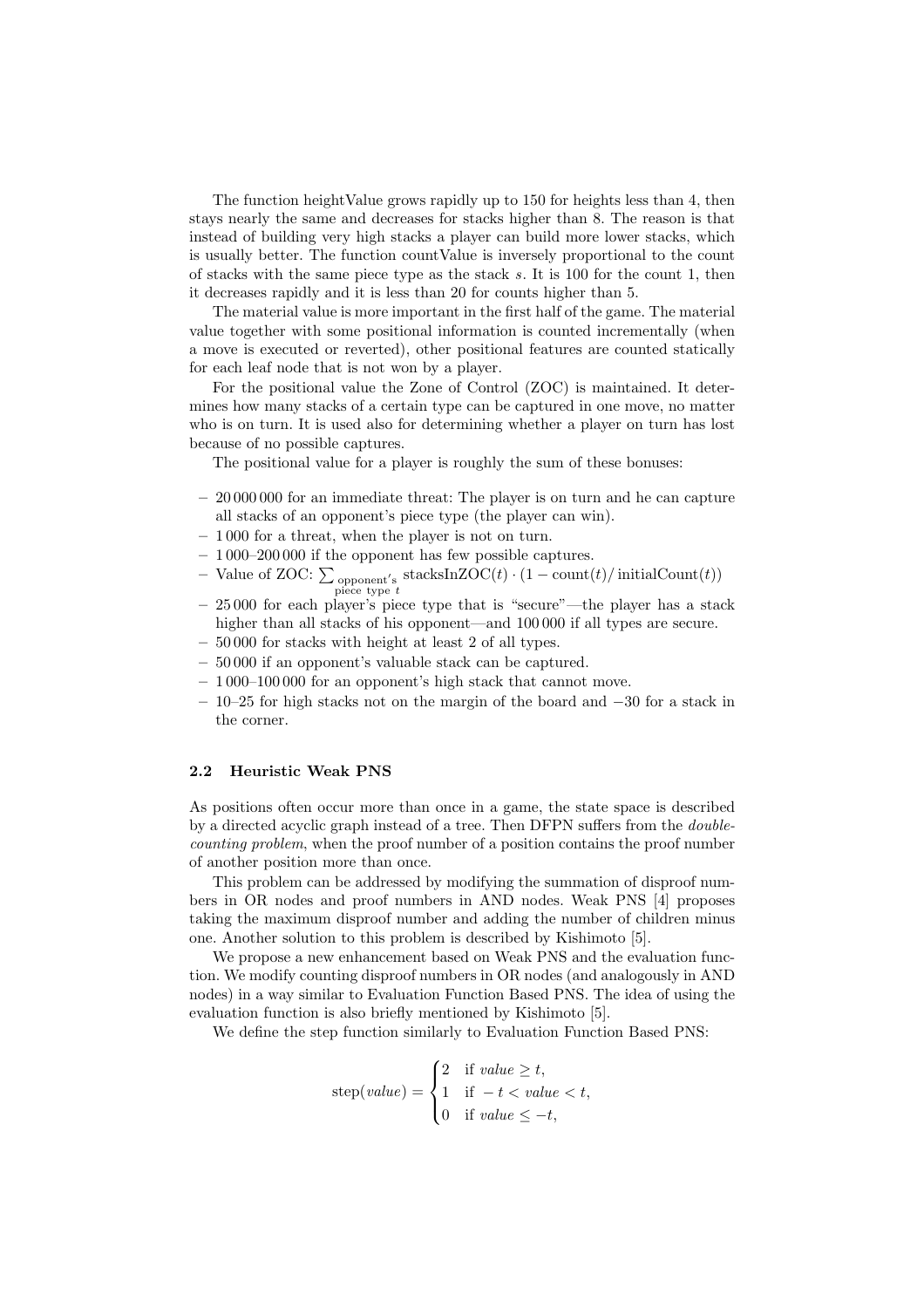where value is the value of the current position and the threshold  $t$  indicates the player's high advantage. The best value for t is at least  $10^6$  (see Section 3) while a win has value  $2 \cdot 10^9$ .

We count the disproof number (DN) as  $maxDN + h(m-1)$  step(value), where  $maxDN$  is the maximum disproof number among children, m is the number of moves and  $h > 0$  is a constant.

Now we discuss reasons for this modification of Weak PNS. When the player on turn has a big advantage and value  $\geq t$ , DN is  $\infty$  with a high probability. We can thus set DN to  $maxDN + 2h(m - 1)$ . In the case of a balanced position, we count DN similarly to Weak PNS. Because of this, the parameter  $h$  should be close to 1. When the player on turn is in a bad position, we likely do not need to search many positions to disprove the node, so DN is set to  $maxDN$ .

## 3 Experiments with WALTZ

This section shows the results of search runtime optimization. For parameter tuning and measuring the runtime we use two sets of Tzaar positions. The first set, we call it MidSet, consists of 200 middle game positions with exactly 41 stacks on the board. It is intended for testing Alpha-beta.

For experimenting with DFPN we have a set of 713 endgame positions with less than 27 stacks on the board, we call it EndSet. Both MidSet and EndSet are available at [11]. We took these positions from Waltz's games with strong and intermediate players on BAJ. This set contains both easy positions (Waltz solves them quickly) and hard positions (neither DFPN, nor Alpha-beta are able to find a solution within a minute).

We performed the tests on a Dual-Core AMD Opteron 2216 server with 64 GiB of memory, but we used only one of its cores.

For Alpha-beta we measured the efficiency of the Alpha-beta enhancements in the domain of Tzaar by searching each MidSet position to the depth of 3 turns. We observed that it is best to use all Alpha-beta enhancements listed in Section 2. Since this behavior occurs also in other games, this approach does not contribute with some new insight, so we omit the exact results. They can be found in [13].

Table 2 shows the importance of enhancements for DFPN. Note that there is nearly no difference between DW, WPNS and HW PNS, and that one single enhancement is still not enough. Surprisingly, sorting moves heuristically using the same algorithm as in Alpha-beta is useful. We ran the tests on *EndSet* positions with the time limit of 60 seconds.

| Enhancements                                              | $\sim$ Solved (out of 713) |
|-----------------------------------------------------------|----------------------------|
| HW, $1 + \varepsilon$ Trick and EFB                       | 484                        |
| WPNS, $1 + \varepsilon$ Trick and EFB                     | 484                        |
| DW, $1 + \varepsilon$ Trick and EFB                       | 480                        |
| HW, $1 + \varepsilon$ Trick and EFB without sorting moves | 465                        |
| Only $1 + \varepsilon$ Trick                              | 343                        |
| Without enhancements                                      | 336                        |
| Only Heuristic Weak (HW)                                  | 289                        |
| Only Evaluation Function Based (EFB)                      | 289                        |

Table 2: Results of the DFPN search with different enhancements listed in Section 2.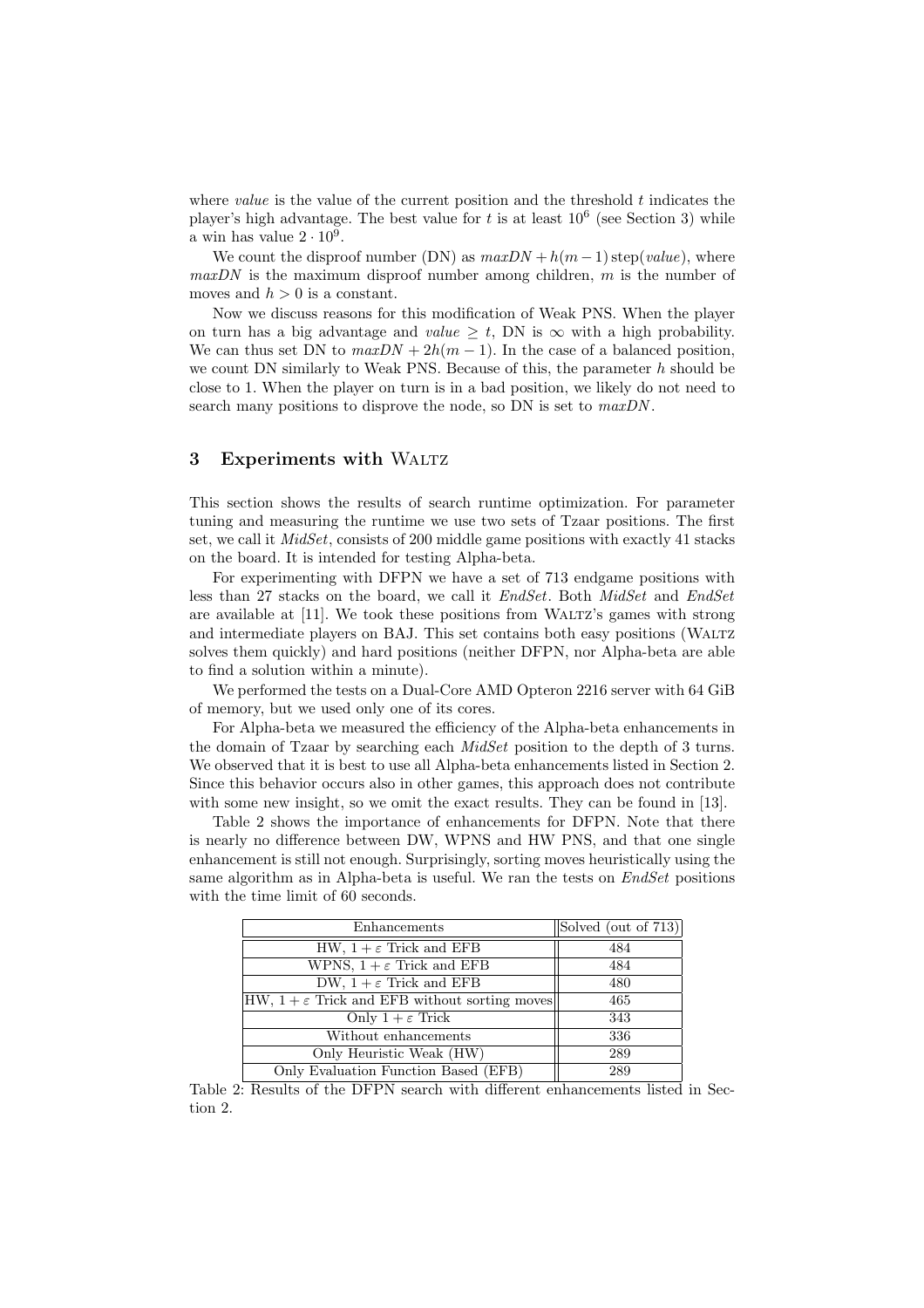We find it strange that Heuristic Weak PNS does not solve more positions than Weak PNS, but we think that Heuristic Weak PNS can improve solvers in other games.

We experimented also with different sizes of TT and constants used in DFPN enhancements, namely  $1+\varepsilon$  Trick, EFB PNS and DW. For each constant we tried different values, run the experiments and counted the number of solved positions from EndSet. The results are omitted due to space limitations and can be found in [13].

Heuristic Weak PNS has two parameters: the threshold  $t$  for the step function and the multiplier  $h$ . From the experiments we observed that the best values are  $h = 1$  and  $t \ge 10^6$ —the value of a position in which a player has a significant advantage.

#### 3.1 DFPN versus Alpha-beta in Endgames

DFPN was designed to find long winning strategies where the player can force his opponent to have only a limited number of possible moves. We tried DFPN on Tzaar endgames, although Tzaar has relatively high branching factor even in endgames. On the other hand, the player can sometimes force his opponent to have a small number of moves.

To decide whether to use Alpha-beta or DFPN in endgames we ran statistical experiments. Using the best possible setting of constants in DFPN, it solved 495 out of 713 positions. Then we tried Alpha-beta (with all enhancements) and it solved 506 positions. There are 20 positions which DFPN solved and Alpha-beta did not, so DFPN is reasonable to use in Waltz.

Hence Waltz try to use DFPN first in the endgame when the number of stacks is at most 23. If it does not succeed because of the time limit or because DFPN found disproof, we run the Alpha-beta search.

### 4 Results against Computer and Human Opponents

We tested WALTZ against other existing programs for playing Tzaar that are available: HsTZAAR [12] and programs of students from University of Alaska [22].<sup>4</sup> See Table 3 for the results.

During the tests, Waltz had a time limit of 30 seconds. Each game started with a random starting position. We performed tests with HsTZAAR on Intel Xeon ES-1620 server with 64 GiB of memory and tests with the other programs on a AMD Turion II P560 Dual-Core notebook with 4 GiB of memory.

To test Waltz against people we chose the game server Boiteajeux.net (BAJ) [18], since a lot of people play Tzaar there.<sup>5</sup> For each game, an ELO rating is counted.<sup>6</sup>

We created four different versions of Waltz which are described in Table 4. We performed matches between these versions to compare their strength. See Table 5 for the results.

<sup>4</sup> There are also some more programs available, but due to their design it is not possible to run automatic play-outs between them and Waltz.

<sup>5</sup> 299 players have played Tzaar in the last six month till May 10, 2013 and 24 842 Tzaar games were finished on BAJ from October 31, 2008 to May 10, 2013.

 $6$  For a win a player obtains some ELO points according to his and opponent's ELO and his opponent loses the same number of points. New player receives ELO 1 500.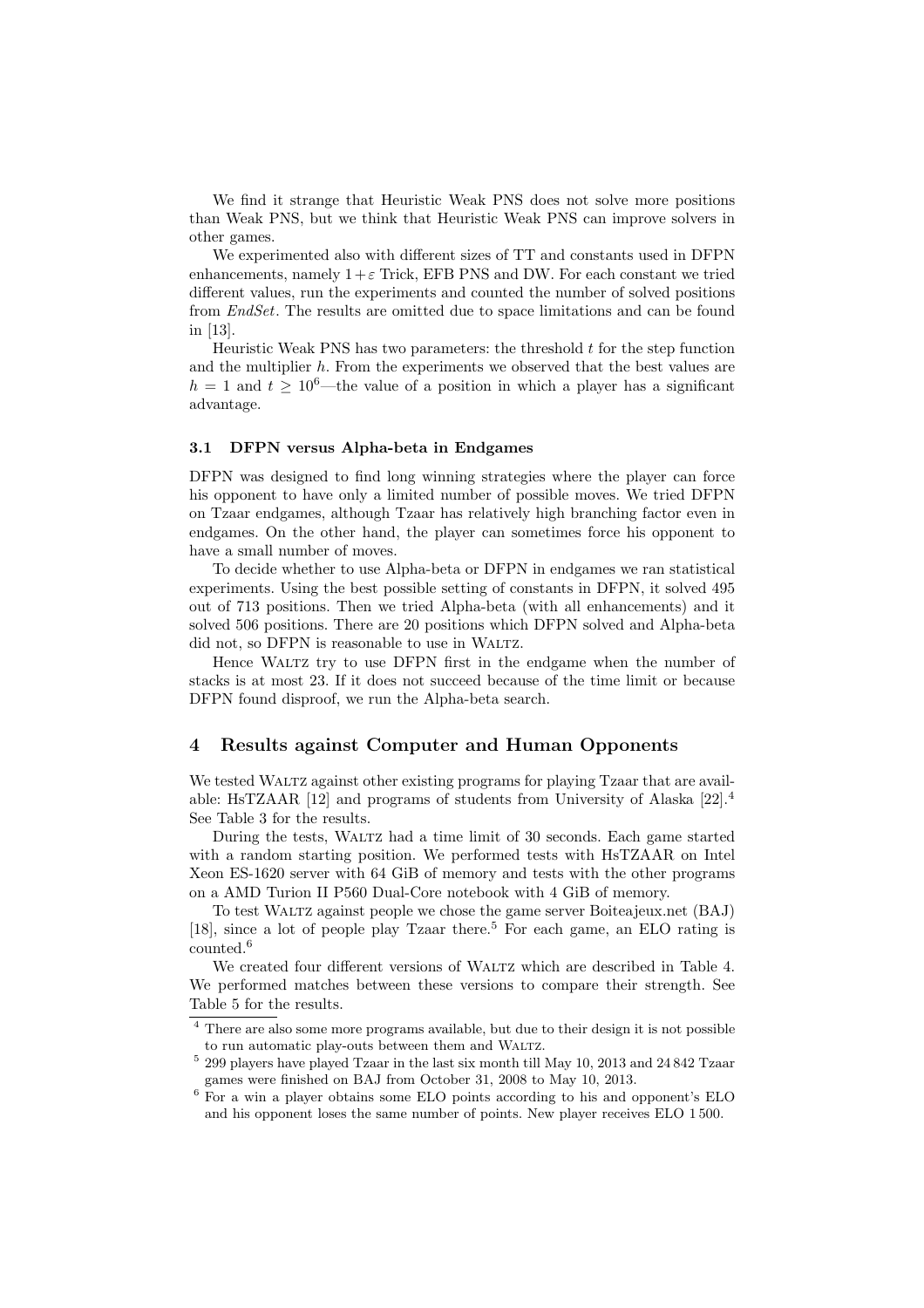| Program           |      | Wins Losses Note |                                                         |
|-------------------|------|------------------|---------------------------------------------------------|
| HSTZAAR           | 479  |                  | $121$ Used with the algorithm pscout full 4 on 4 cores. |
| GreensteinTzaarAI | 342  |                  | 53 We could not set a time limit.                       |
| BiTzaarBot        | 1961 |                  | 5 The time limit was 40 seconds.                        |
| $Mockinator++$    | 83   |                  | 2 The time limit was 40 seconds.                        |
| Mockinator        | 821  |                  | $1$ The time limit was 40 seconds.                      |

Table 3: Results of Waltz against other Tzaar-playing programs. Wins and losses are counted from the WALTZ's point of view.

| Level    | Username on BAJ                     | Time      | Used algorithms                              |
|----------|-------------------------------------|-----------|----------------------------------------------|
|          |                                     | limit [s] |                                              |
| Beginner | PauliebotBeginner                   |           | 30 Randomized Alpha-beta with a very sim-    |
|          |                                     |           | ple evaluation function to the depth of two  |
|          |                                     |           | turns of a player for the whole game with    |
|          |                                     |           | a big margin $(5000)$ .                      |
|          | Intermediate PauliebotMedium        |           | 30 Randomized Alpha-beta with the full eval- |
|          |                                     |           | uation function to the depth of two and      |
|          |                                     |           | half turns for the whole game with a small   |
|          |                                     |           | margin $(20)$ .                              |
| Expert   | Pauliebot                           |           | 30 Both Alpha-beta and DFPN with the full    |
|          |                                     |           | evaluation function.                         |
|          | "Unbeatable"   Pauliebot Unbeatable |           | 300 Both Alpha-beta and DFPN with the full   |
|          |                                     |           | evaluation function.                         |

Table 4: Versions of Waltz.

|              |          | Beginner Intermediate Expert |                   | "Unbeatable" |
|--------------|----------|------------------------------|-------------------|--------------|
| Beginner     |          |                              | 224:1140 218:1090 | 45:351       |
| Intermediate | 1140:224 |                              | 647:1371          | 84:208       |
| Expert       | 1090:218 | 1371:647                     |                   | 98:149       |
| "Unbeatable" | 351:45   | 208:84                       | 149:98            |              |

Table 5: Results of matches between versions of Waltz.

Now we describe how successful Waltz was against human opponents on BAJ. We focus only on the expert and unbeatable versions since the other versions are intended to play weaker.

We released WALTZ in the expert version on March 20, 2012 under username Pauliebot, and it was under development until April 4, 2012. After that we made only minor updates, mostly improving the evaluation function. On April 24, 2012 we released the other versions of WALTZ.

The expert version has played 154 games so far.<sup>7</sup> It won 114 of them and it is the 16th best Tzaar player with ELO 2068.<sup>8</sup> Most important results of the expert version are in the left part of Table 6. We conclude that the expert version played on the level of best players on BAJ, but sometimes intermediate players were able to defeat it.

<sup>7</sup> Some of these games were played for testing purposes.

<sup>8</sup> ELOs of players and other data in this section were up to the date March 4, 2013.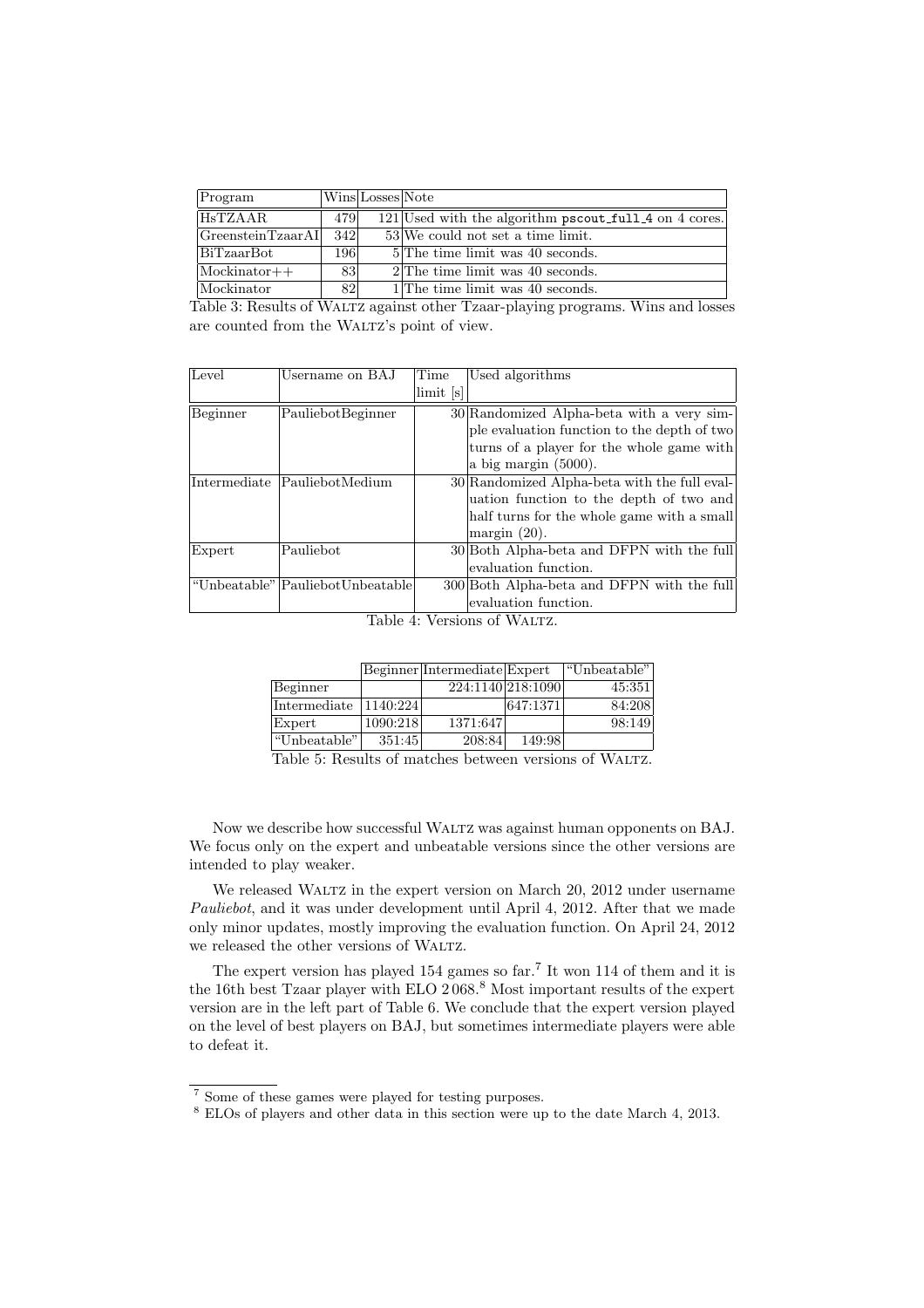The unbeatable Waltz version has ELO 2087, the 14th highest, and played 74 games from which it won 46 games. $9$  The most important results of the unbeatable version are in the right part of Table 6. The 9 wins against SlowBrain are a great success because SlowBrain is far better than other players. From these results we conclude that more time to search helps Waltz to play better.

| Player                            |     |           |                | Rank ELO Wins Losses |
|-----------------------------------|-----|-----------|----------------|----------------------|
| SlowBrain                         | 1st | 2432      |                | 3                    |
| Gambit                            | 2nd | 2229      | $\overline{2}$ | 4                    |
| Paulie                            | 3rd | 2220      | 8              | 3                    |
| evrardmoloic $17th$ $\sqrt{2062}$ |     |           | 1              | $\mathbf{1}$         |
| $\text{mat}76$                    |     | 77th 1690 | 16             | $\mathbf{1}$         |
| Gregg                             |     | 78th 1684 | 14             | $\overline{5}$       |
| $\vert$ PhilDakota                |     | 79th 1684 | 14             | 3                    |

| Player    |     |                |   | Rank ELO Wins Losses        |
|-----------|-----|----------------|---|-----------------------------|
| SlowBrain | 1st | 2432           | 9 | 16                          |
| Paulie    | 3rd | 2 2 2 0        |   | 3                           |
| mnmr      | 6th | 2184           | 0 |                             |
| Zeichner  | 9th | 2 1 4 3        | 1 |                             |
| Talisac   |     | $13th$ $ 2100$ | 3 |                             |
| azazhel   |     | 28th 1931      | 8 | $\mathcal{D}_{\mathcal{L}}$ |

Table 6: Some results of the expert (left) and unbeatable (right) versions. Wins and losses are counted from the Waltz's point of view. Note that Paulie is a nickname of one of the authors, not of one of the WALTZ's version.

The most frequently appearing reason why Waltz lost games on BAJ was the loss of the last stack of Tzarras. We observed that in two or three last turns of these lost games Waltz had no chance to create a stack of Tzarras which could not be captured by the opponent—Waltz was probably not aware of such an opponent's trap soon enough. Another bad thing in Waltz's behavior during these games was losing quite high stacks (size 3, 4, or even 5) during the middle game.

We thus tried to improve the evaluation function to avoid these problems. The version with the enhanced evaluation function won 136 and lost 102 games against the version with the old evaluation function. On March 4, 2013 we released the version with the enhanced evaluation function.

# 5 Further Work

There are some other algorithms which we did not implement in Waltz. Monte Carlo Tree Search is probably the most promising approach, and we consider it to be the next direction where we would like to move Waltz's development. Another direction lies in parallelizing Waltz's algorithms, which is a natural step we would like to try. For example the DFPN algorithm can be parallelized by Joblevel Proof-number search [16], there are also parallelization approaches proposed by Saito, Winands and van den Herik [9] or Saffdine, Jouandeau and Cazenave [8].

It turned out that the enhancement Heuristic Weak PNS was not better than Weak PNS in the domain of Tzaar, but we leave for a future research whether it can be useful in other domains.

### References

1. Allis, L.V.: Searching for Solutions in Games and Artificial Intelligence. Ph.D. thesis, University of Limburg, Maastricht, The Netherlands (1994)

<sup>9</sup> Some of these games were against other Waltz versions—this was done to increase robot's ELO, otherwise strong players would not want to play against an opponent with a low ELO.